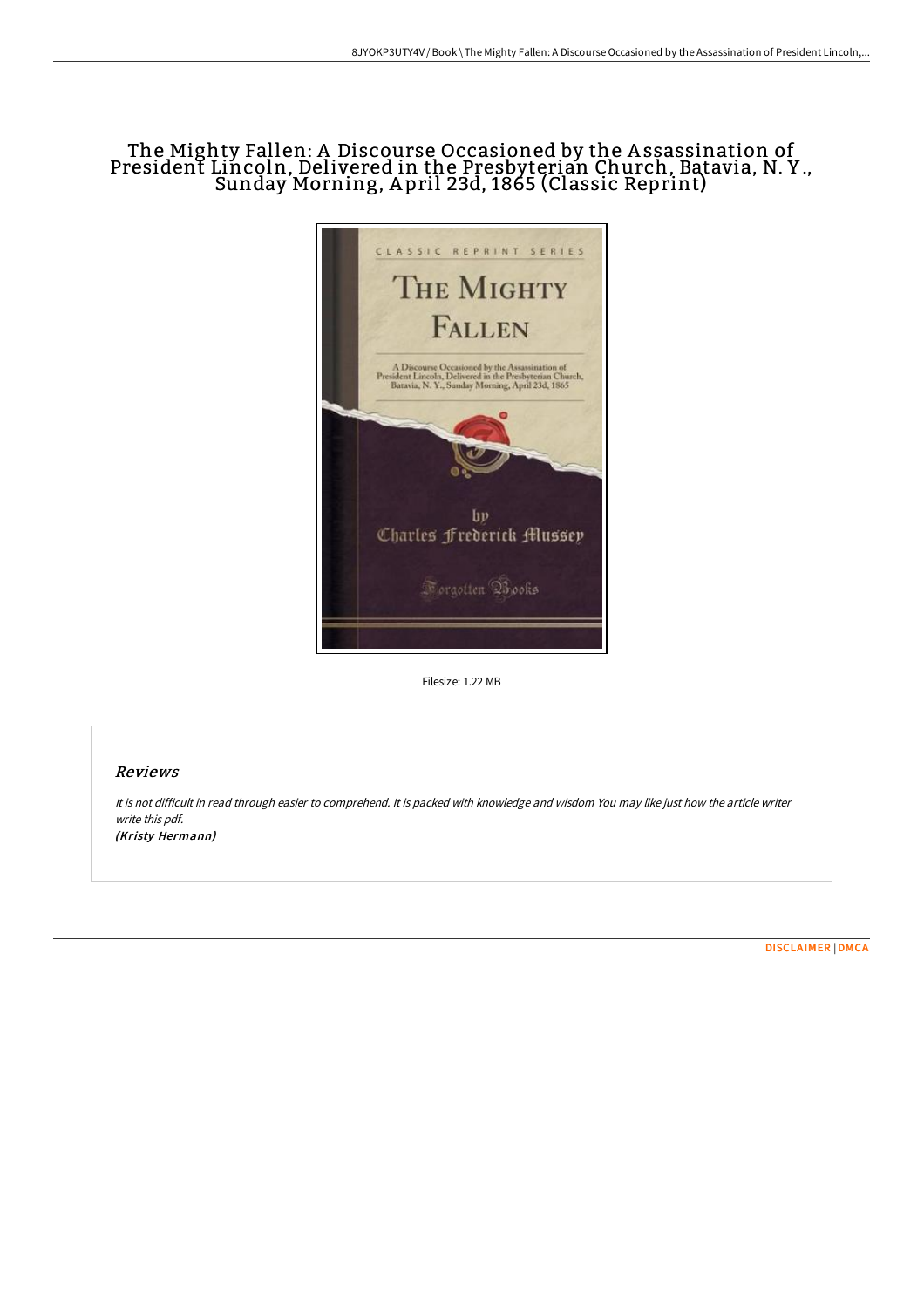## THE MIGHTY FALLEN: A DISCOURSE OCCASIONED BY THE ASSASSINATION OF PRESIDENT LINCOLN, DELIVERED IN THE PRESBYTERIAN CHURCH, BATAVIA, N. Y., SUNDAY MORNING, APRIL 23D, 1865 (CLASSIC REPRINT)



Forgotten Books, United States, 2015. Paperback. Book Condition: New. 229 x 152 mm. Language: English . Brand New Book \*\*\*\*\* Print on Demand \*\*\*\*\*.Excerpt from The Mighty Fallen: A Discourse Occasioned by the Assassination of President Lincoln, Delivered in the Presbyterian Church, Batavia, N. Y., Sunday Morning, April 23d, 1865 This is part of a lamentation of one mighty man over two others. In the providence of God, David was to come to the throne of Israel. He had been annointed by the prophet of the Lord. He expected that God would fulfill his word concerning him, but he had as yet no assurance, but faith in God, that he would ever be king. Saul had driven him from his sight, and hunted him from the land. For safety he had escaped to Gath, and made alliance with Achish, its king. This alliance, during its continuance, was honorable to both parties. It was kept in good faith. But it was not to continue. The Philistines would make war upon Israel, and the other lords of the Philistines, from fear of David, insisted that he should not go up with them to battle. Achish compelled David and his men to return to the city of Ziklag, in which he dwelt. AFer his return, the Philistines joined battle with Israel at Mount Gilboa. Israel was put to flight, and Saul and Jonathan were slain. When the messenger brought the news to Ziklag, instead of rejoicing that the death of Saul opened the way for him to the throne, David was smitten with grief. If ever he had felt hostility - there was no evidence that he had - it was now gone. His great and generous soul forgot all the injuries that he had suffered, and was overwhelmed with anguish. The great...

 $\mathbb{R}$ Read The Mighty Fallen: A Discourse Occasioned by the [Assassination](http://albedo.media/the-mighty-fallen-a-discourse-occasioned-by-the-.html) of President Lincoln, Delivered in the Presbyterian Church, Batavia, N. Y., Sunday Morning, April 23d, 1865 (Classic Reprint) Online Download PDF The Mighty Fallen: A Discourse Occasioned by the [Assassination](http://albedo.media/the-mighty-fallen-a-discourse-occasioned-by-the-.html) of President Lincoln, Delivered in the Presbyterian Church, Batavia, N. Y., Sunday Morning, April 23d, 1865 (Classic Reprint)